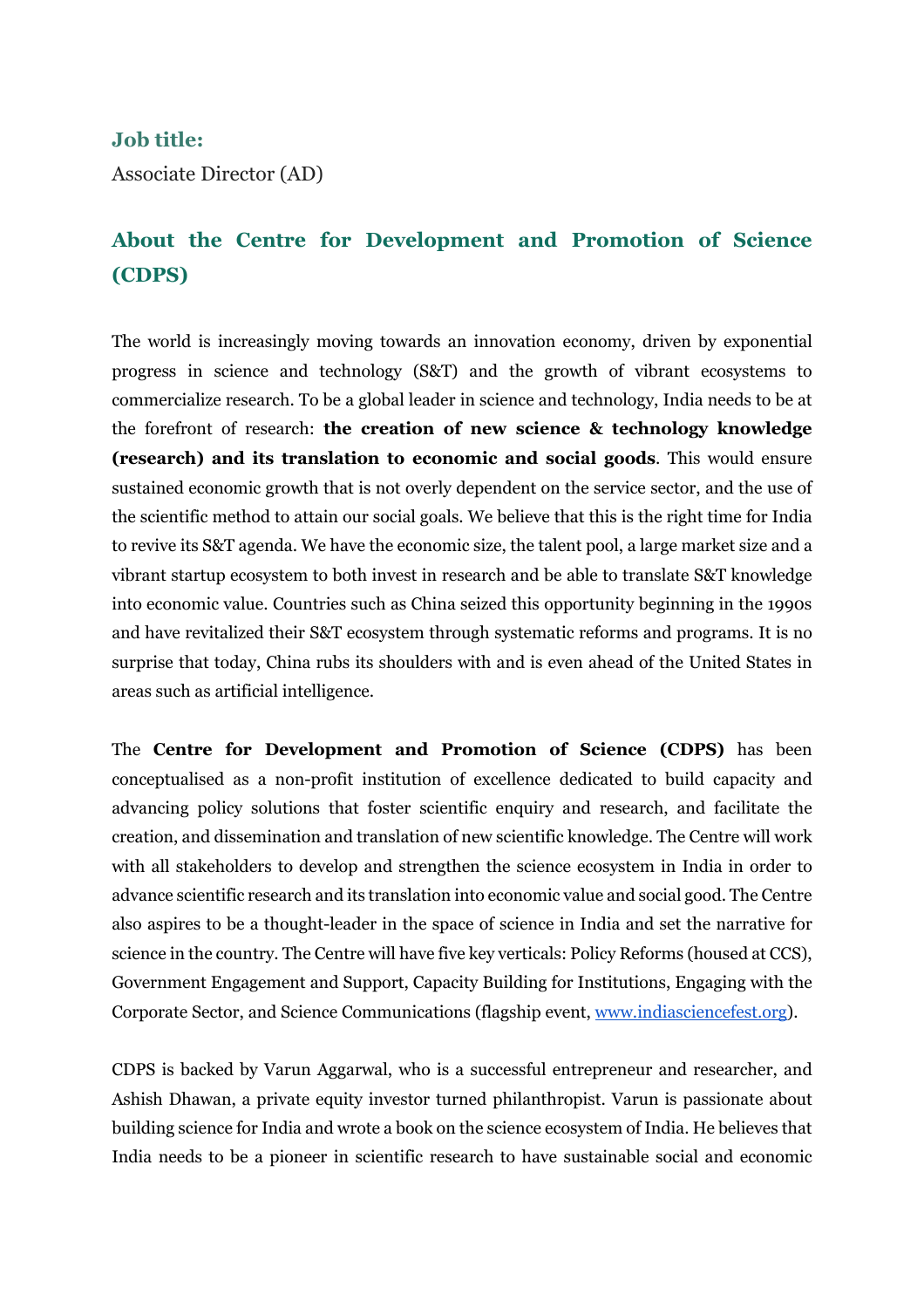progress. Ashish Dhawan is the chairperson of Ashoka University, a leading liberal arts university in India, and Central Square Foundation, and is passionate about promoting science in India.

CDPS receives guidance from its panel of advisors that comprises Luis Miranda, Dr. Swaminathan Sivaram, Thomas Barlow, Samir K. Brahmachari, Sanjay Sarma, Venkatesh Narayanamurti, Kris Gopalakrishnan, Kiran Mazumdar-Shaw, Vijay Chandru and Gagandeep Kang.

#### **Job Profile:**

CDPS is looking for a highly entrepreneurial Associate Director to join the team in an exciting time of organisational growth and development. The AD will play a key role in placing India at the forefront of global innovation through the creation of science and technology research and its translation into social and commercial applications. The ideal candidate would be an **entrepreneurial institution builder** with **high intellectual vitality** and the **ability to build and nurture long-term relationships** with stakeholders across various sectors. An added advantage would be him/her having a deep passion for science and technology and the desire to direct work to develop and strengthen the science ecosystem in India.

The AD will play a key role in supporting the CEO and the Founders to build CDPS into a world-class institution. The AD will provide the necessary vision, leadership, and skills which will enable the organisation to achieve its larger goal and create societal wealth from the adoption of STEM-based R&D in the public, private, and social sectors of India.

The AD's goal is to work closely with the CEO as well as the other team members to establish CDPS as the pre-eminent organisation for enhancing the science and technology ecosystem in India, with expertise in policy, government engagement, capacity building, liaising with the corporate sector, and science communications.

### **Roles and Responsibilities:**

*We are looking for an entrepreneur who is driven to transform the STEM ecosystem in the country.*

• Co-develop strategy alongside the CEO and boot-strap CDPS's operating capabilities including designing the business plan and organisation structure, hiring an exceptional team, allocating resources, and securing long term funding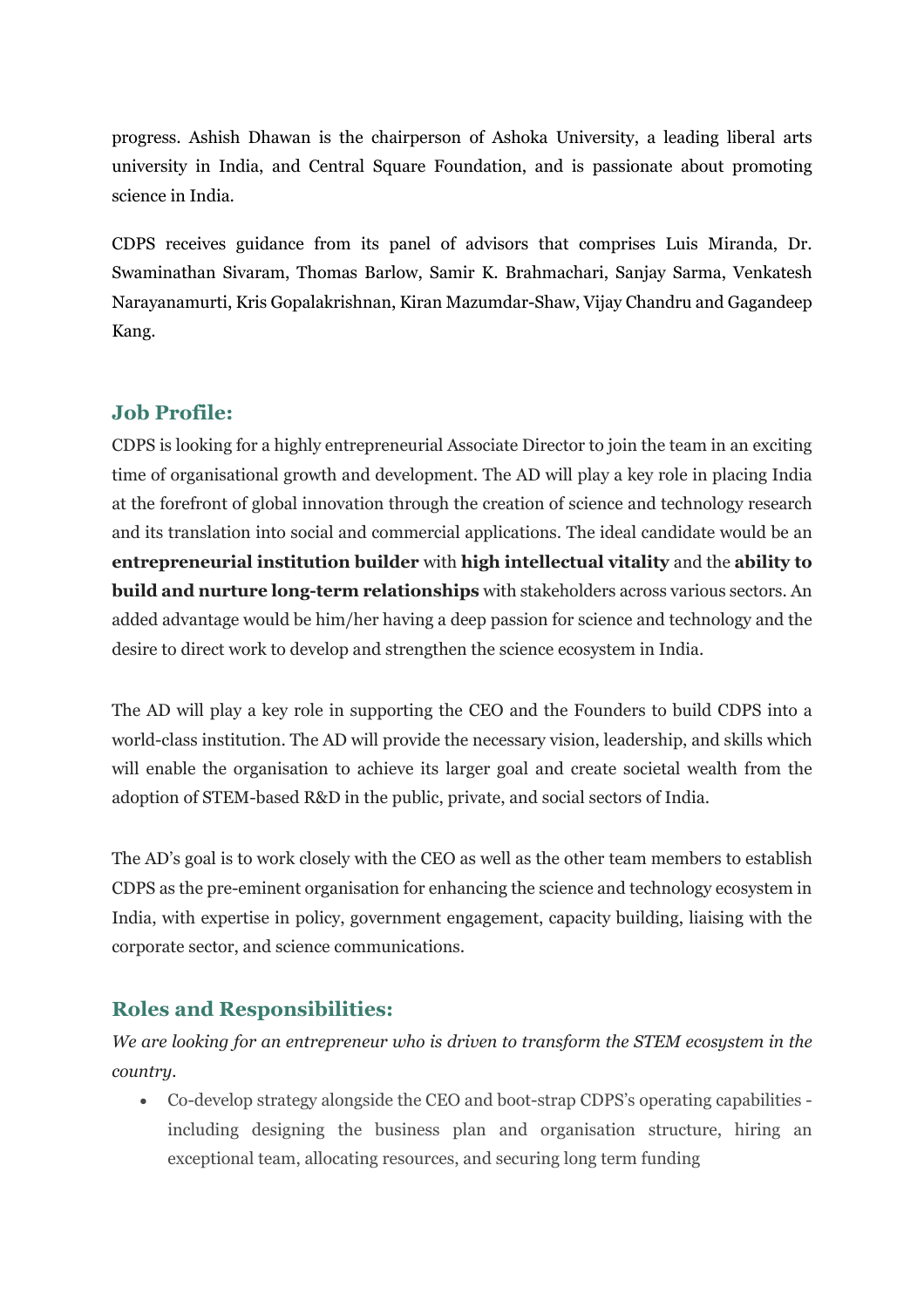- Raise the level of debate and awareness amongst government, industry, academia and students about the essential role of STEM research in economic development, and how it is best fostered
- Work on capacity building by primarily engaging with institutions, companies and quasi-governmental bodies
- Frame policies that help bring efficiency in scientific R&D financing and dismantling regulatory barriers to innovation and science entrepreneurship in India
- Establish CDPS as a thought leader by building a robust network of partners, collaborators and supporters
- Undertake programs and projects with institutions in the ecosystem, private sector, and consolidate best practice for change
- Develop a comprehensive framework of review relating to targets, growth, policies, and procedures
- Develop a credible voice of science in the country, and make India Science Fest the leading science event in India and the world

In two years, we envision the following:

- Increasing the scientific temper of the nation
- A world-class "Ease of Doing Research" index
- Deep engagement with policymakers at top-most levels of government
- A number of policy briefs on areas of relevance to India
- Deep engagement with the 10 most innovative companies in India
- Partnerships to build capacity with the top 7-10 educational institutions
- Bring together over 500 people from across the ecosystem as part of the yearly India Science Fest
- Build CDPS into a best-in-class organisation with top talent

## **Desired Qualifications, Skills and Abilities:**

- Undergraduate and graduate degrees from top institutions in STEM, Economics, Management, or Public Policy. While area of study can vary, passion for science and a keen interest in strengthening the science ecosystem in India is important
- 12+ years of work experience in a professional environment with the ability to juggle multiple projects and work with a diverse group of stakeholders. Exceptional candidates with fewer years of work experience are encouraged to apply
- Prior experience in program management and/or working with the government in some capacity will be an added advantage